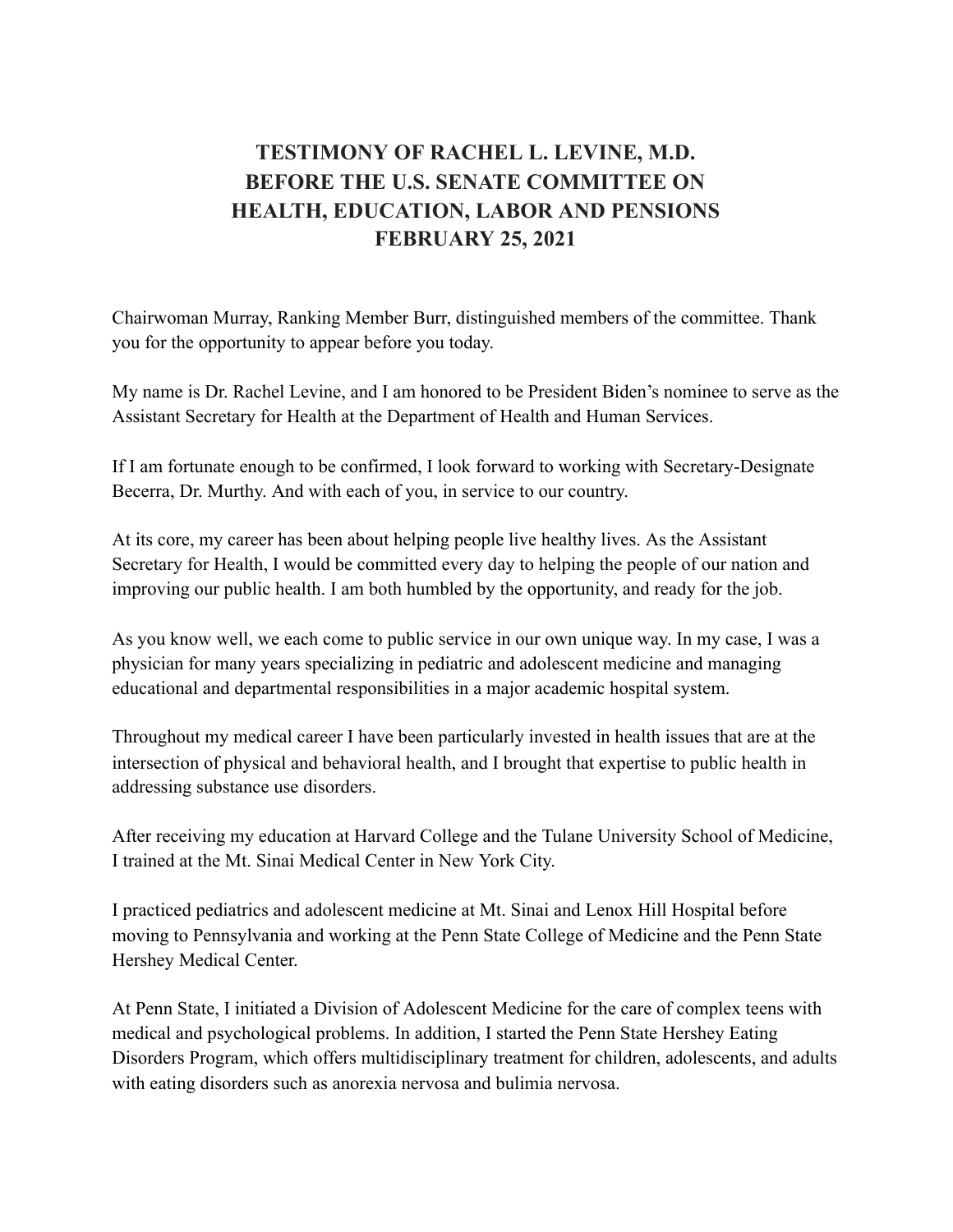When I left Penn State Hershey in 2015, I was Professor of Pediatrics and Psychiatry, Vice Chair of Pediatrics for Clinical Affairs, and Chief of the Division of Adolescent Medicine and Eating Disorders.

In 2015, I was named by Governor Tom Wolf to be Physician General for Pennsylvania and confirmed unanimously to the post by the State Senate. I was confirmed twice more -- on a bipartisan basis -- to be Secretary of Health.

In both roles, I concentrated on addressing the opioid misuse and overdose crisis in the state and worked in partnership with the Department of Health and Human Services on these efforts. We focused on opioid stewardship --meaning the safe, appropriate, and responsible prescribing of opioids – and teaching these practices to medical students. Additionally, we developed continuing medical education programs training providers on the safe and judicious use of opioid medication and established prescribing guidelines and a prescription drug monitoring program as part of our efforts.

One of my most significant accomplishments as Physician General was signing the first-ever statewide standing order for the distribution of the lifesaving medicine naloxone. It enabled emergency medical personnel to carry naloxone on the job to reverse overdoses and the public to readily access the medication, saving thousands of lives as a result.

As Secretary of Health through the Pennsylvania Rural Health Model, we worked to save rural hospitals by transitioning them from fee-for-service to global budget payments. This model aligned incentives for providers to deliver value-based care and for rural hospitals to transform their care to better meet community health needs.

In addition, we also established a Maternal Mortality Review Committee to better understand and respond to the causes of maternal deaths, and improve childhood immunization rates, among other priorities.

Of course, our focus changed dramatically last year, and COVID-19 became my urgent and primary focus.

We concentrated on three key priorities to combat COVID 19: Containment with expansion of testing and contact tracing. Mitigation with masks and social distancing. And medical countermeasures such as distribution of medications such as monoclonal antibodies and, of course, authorized vaccines.